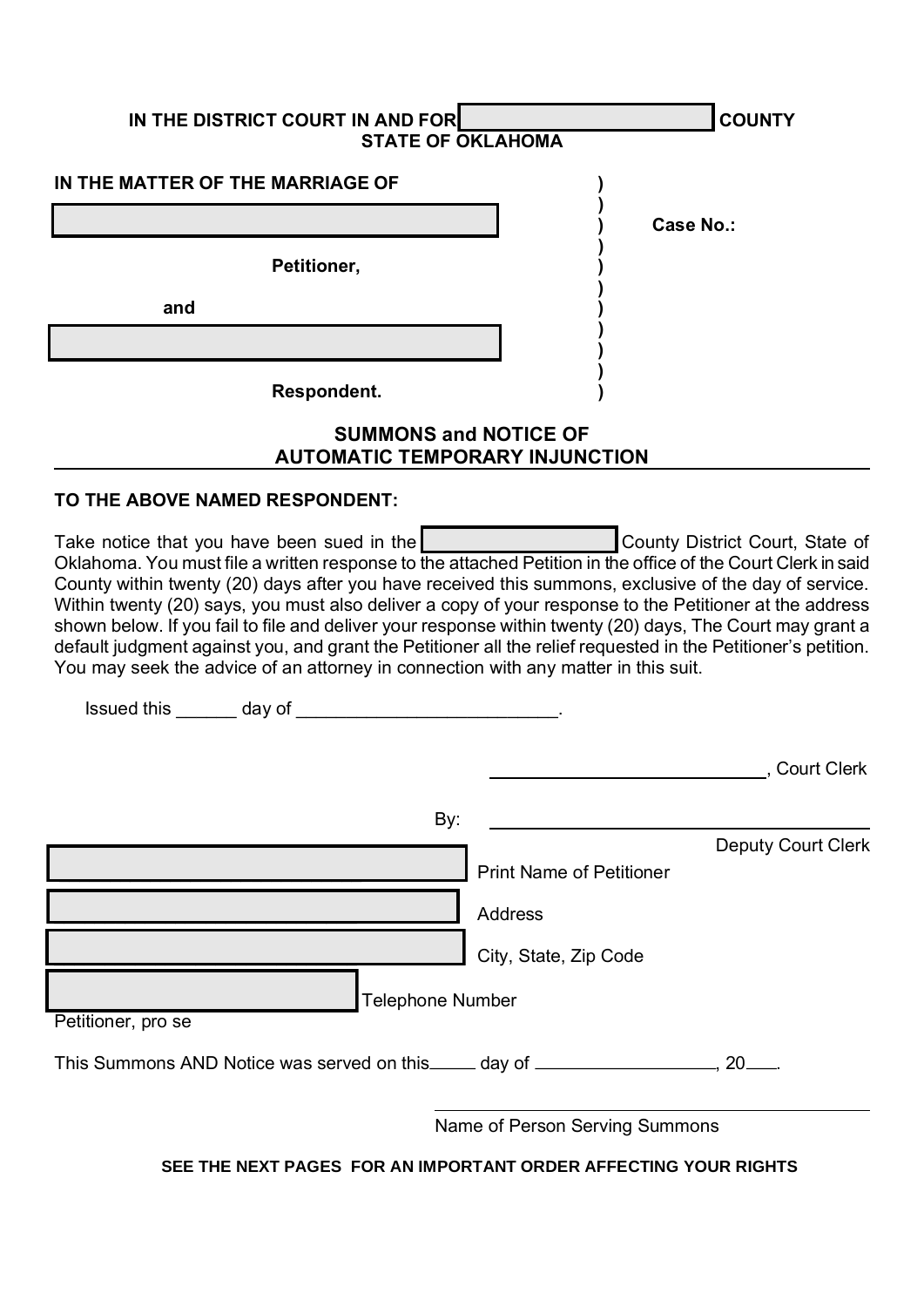## **AUTOMATIC TEMPORARY INJUNCTION NOTICE**

## **WARNING: This is an official Court Order by operation of law. It affects your rights. Read this Notice immediately and carefully. If you do not understand it, contact a lawyer for help. Violation of this Order may be punished by fine and/or imprisonment.**

Oklahoma Statutes (43 O.S. '110) provide that upon the filing of a Petition for Divorce or Legal Separation by the Petitioner, or upon service of the Petition and Summons on the Respondent, or upon waiver and acceptance of service by the Respondent, an **Automatic Temporary Injunction** shall be in effect against **both parties** until the final decree is entered or the Petition is dismissed, or until further Order of the Court unless:

(a)both parties have signed their names below agreeing to waive these Automatic Temporary Orders; or

(b)within three (3) days after service of this Summons, a party files an objection and requests a hearing with the Court. This Automatic Temporary Injunction shall remain in force until the hearing by the Court.

Either party may apply to the Court for further temporary orders, an expanded temporary injunction, or modification or revocation under 43 O.S. '110(A)(4).

## **THEREFORE, BOTH YOU AND YOUR SPOUSE ARE NOTIFIED THAT THERE IS AN AUTOMATIC TEMPORARY INJUCTION IN EFFECT. THIS AUTOMATIC TEMPORARY INJUNCTION CONTAINS THE FOLLOWING PROVISIONS:**

a. restraining the parties from transferring, encumbering, concealing, or in any way disposing of, without the written consent of the other party or an order of the court, any marital property, except in the usual course of business, for the purpose of retaining an attorney for the case or for the necessities of life and requiring each party to notify the other party of any proposed extraordinary expenditures and to account to the court for all extraordinary expenditures made after the injunction is in effect,

b. restraining the parties from:

(1) intentionally or knowingly damaging or destroying the tangible property of the parties, or of either of them, specifically including, but not limited to, any electronically stored materials, electronic communications, social network data, financial records, and any document that represents or embodies anything of value,

(2) making any withdrawal for any purpose from any retirement, profit-sharing, pension, death, or other employee benefit plan or employee savings plan or from any individual retirement account or Keogh account,

(3) withdrawing or borrowing in any manner all or any part of the cash surrender value of any life insurance policies on either party or their children,

(4) changing or in any manner altering the beneficiary designation on any life insurance policies on the life of either party or any of their children,

(5) canceling, altering, or in any manner affecting any casualty, automobile, or health insurance policies insuring the parties' property or persons,

(6) opening or diverting mail addressed to the other party, and

(7) signing or endorsing the other party's name on any negotiable instrument, check, or draft, such as tax refunds, insurance payments, and dividends, or attempting to negotiate any negotiable instruments payable to either party without the personal signature of the other party,

c. requiring the parties to maintain all presently existing health, property, life and other insurance which the individual is presently carrying on any member of this family unit, and to cooperate as necessary in the filing and processing of claims. Any employer-provided health insurance currently in existence shall remain in full force and effect for all family members,